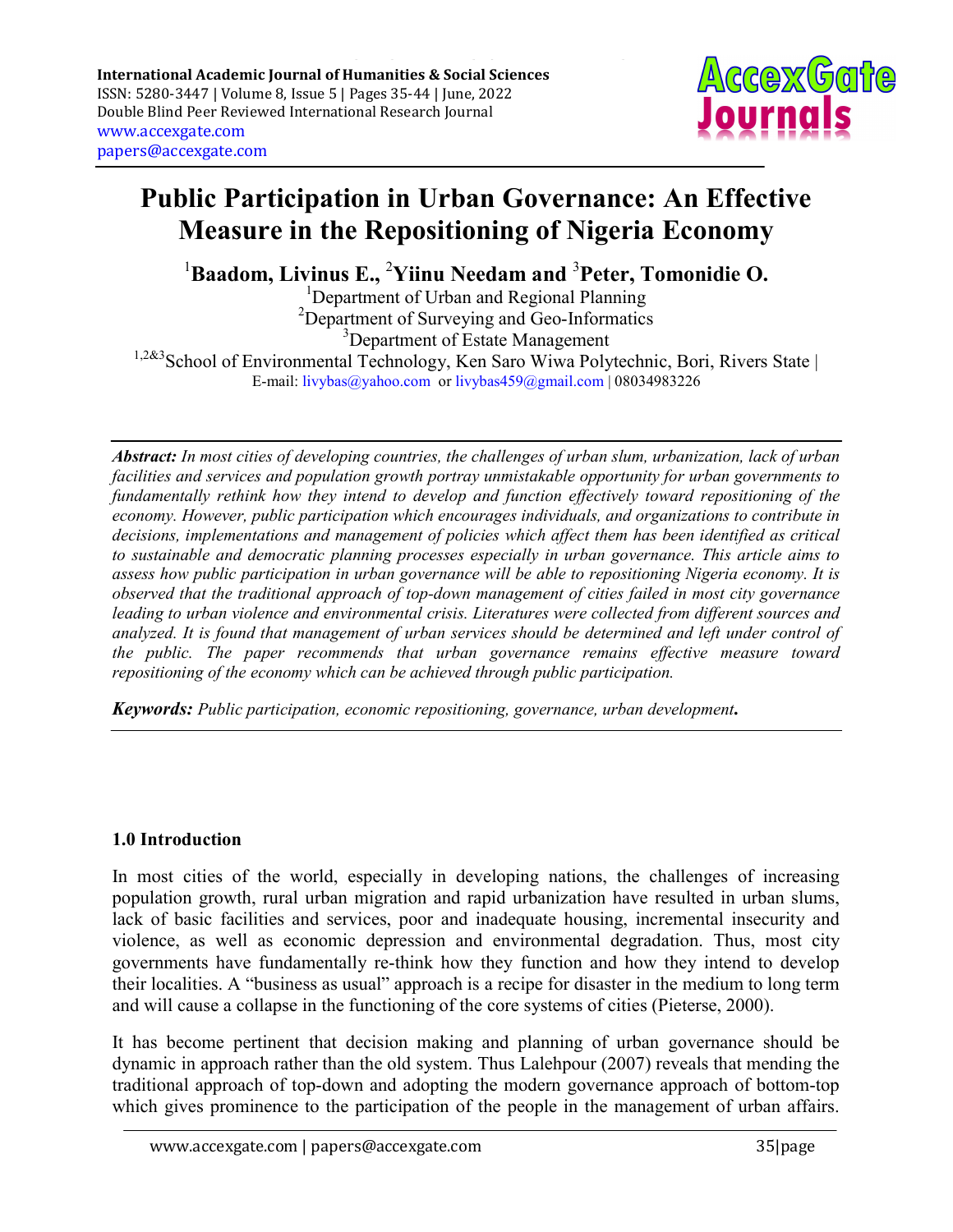The top-down approach deals with the imposition of decision and the provision of services on the people. It is a sharp deviation from people oriented planning. However, down-top is an involvement of the general public in affairs which affect them and tend to provide quick solution to the problems of urbanization especially in developing countries. According to Ghadarjani, Gheitarani and Khanain (2013), effective and lasting solutions to the myriad urban problems can only be found in the city government reinventing their institutions towards a more networked mode of inclusive governance involving collaboration and discussions between various urban stakeholders. In line with this assertion, Lane (2005) observes that the new political culture in most countries no longer places much faith in solutions imposed from above, increasingly relying instead on a network of decision making relationship that link government and civil societies across many scales. This accordingly, marked the beginning of the shift away from the blueprint nature by planning to a democratic planning in which local involvement is now considered important in the planning process since they have a wealth of local knowledge that they can offer as well as a natural understanding of their needs, requirements, local conditions and relationships that are vital in planning development.

Public participation in urban governance has been supported by the normative ideals and the pragmatic benefits of participation arguments (Nabatchi, 2012). The normative ideals argument believes that participation is intrinsically good and it is the right thing to do regardless of other outcomes. The merits of participation are numerous and collectively act to reposition an economy. Participation is an important part of democratization. It fosters legitimacy, transparency, accountability and other democratic values. Nabatchi (2012) asserts that globally, administrative agencies make numerous decisions that affect the lives of people, especially within their jurisdiction; therefore, it is pertinent and morally just for citizens of such environment to have a voice in the decisions that will invariably give meaning and direction to their livelihoods and well-being. According to Leighninger (2012), public participation offers many instrumental benefits to citizens, communities and government to collectively determine the ideal developmental trajectory suitable for their environment. It creates and fosters better citizen because it promotes education about government and policy and it improves basic civic skills and dispositions. Also, public participation in urban governance has the potential of securing multiple benefits for the city and the nation since cities account for the bulk of gross national product in most countries.

In terms of social solutions, it strengthens social cohesion and inclusivity which is an essential precondition to address growing social problems such as urban violence, youth bulge, street children and police brutality. According to Pieterse (2000), it can lead to the establishment of a balanced and sustainable development path for the city. It can stimulate greater efficiency and innovations as departments are compelled to become more responsive to citizen needs and seek solutions in partnership with communities and private sector. Politically, public participation enhances stability and confidence in the municipal government as the legitimacy of the municipality grows from joint decision-making mechanisms and greater transparency. Public participation also helps in stimulating greater community ownership, non-monetary contributions to development processes and direct involvement in maintaining infrastructural investments.

Sequel to the numerous roles of public participation in governance, it becomes necessary that any developing country especially planners should engage the public in policy and decision making processes. Thus, Davidoff (1965) asserts that it is impossible for the planner to have an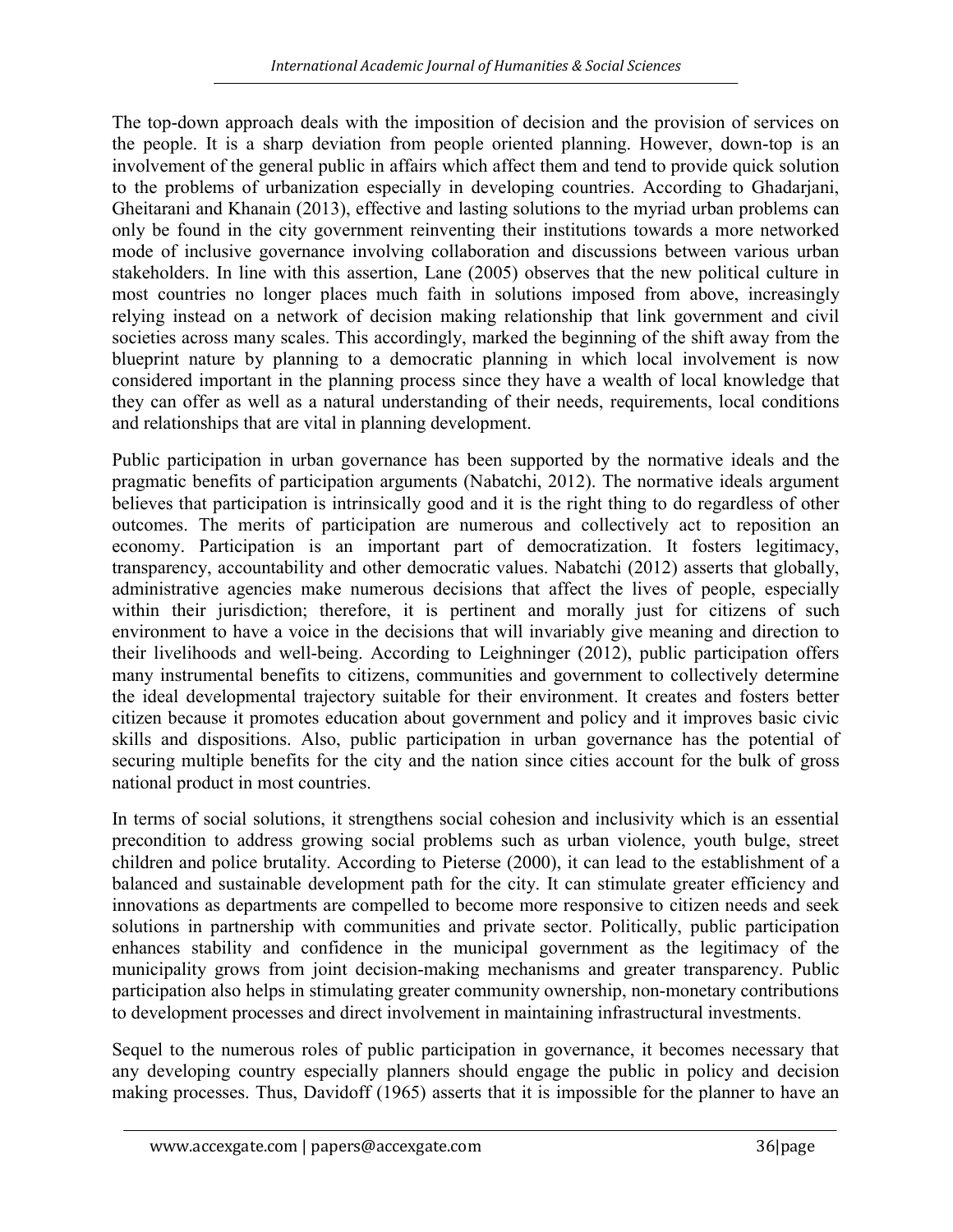overview of the entire needs of the citizens and that a method for greater diversity of opinions is essential for planning process. Also, Brabham (2009) maintains that inclusion of non-expert knowledge could be beneficial to the planning process in general, since the perspective of individual outside the professional sphere of urban planning can (re) discover creative solutions that could work in a specific local context. Public participation helps planning discipline to approach all aspects of human lives. Thus Corbum (2003) asserts that local knowledge should never be ignored by planners seeking to improve the lives of communities experiencing the greatest risk, as it could add the perspective of the future user of a design space and the insights about environment and place that planning discipline might never have approached or might have already forgotten.

This paper focuses on public participation in urban governance. It is structured into different sections. It starts with introduction in section one and then considers the conceptual and theoretical background of the basic issues. It also examines good governance, models of good governance, and responsibilities for effective good governance, levels of public participation, and public participation and economic repositioning, as well as relevance of public participation in urban governance to urban planning and other professions within the built environment.

## 2.0 Conceptual and Theoretical Background

To enhance effective understanding of the theme, it becomes necessary that the following terms be properly defined public participation, governance and urban governance. In a simplest term, participation is said to occur when everyone who has a stake in intervention has a voice either in person or by representation. Therefore, participation implies not just that the opinion of others are sought but rather that each participant becomes an important contributor to the planning process and has some role to play in decision making (Sonja, 2001). However, public which is synonymous to citizen is simply put as someone who lives in a particular town, country or state and has rights and responsibilities there (Longman Dictionary of Contemporary English, 2008). Thus, citizen or public is an individual who has both right and duty towards the urban rulers. According to Pieterse (2000), citizenship implies a set of individual rights and a set of social and civic responsibilities.

In line with the above concept, public participation is viewed as the tendency of the generality of the people to be involved in public concerns, needs and values. It gives the opportunity of the people to determine and influence decision and projects within their neighbourhood, community state and region. Lisk (1985) quoted by Chikerema (2014) defines public participation as the involvement of the broad masses of population in the choice, execution and evaluation of programmes and projects that are designed to bring out significant upward movement in the living standards of the people. The World Bank Learning Group on public participation considers public participation as the process through which stakeholders influence and share control over development initiative and decisions and resources which affect them (World Bank, 1995). Also, public participation is viewed as a process in which members of the public take part in any of the processes of formation, passage and implementation of public policies (Stoker, 1997). Thus, participation provides the public with necessary information and allowing their voices to be heard, the quality of the plans is expected to improve with the citizens' ideas, opinions and knowledge. It gives the power holders chance to assist them in understanding the problem, the alternatives and possible opportunities. According to UN-Habitat (2009) public participation provides education in democratic practice, fosters a sense of belonging, leads to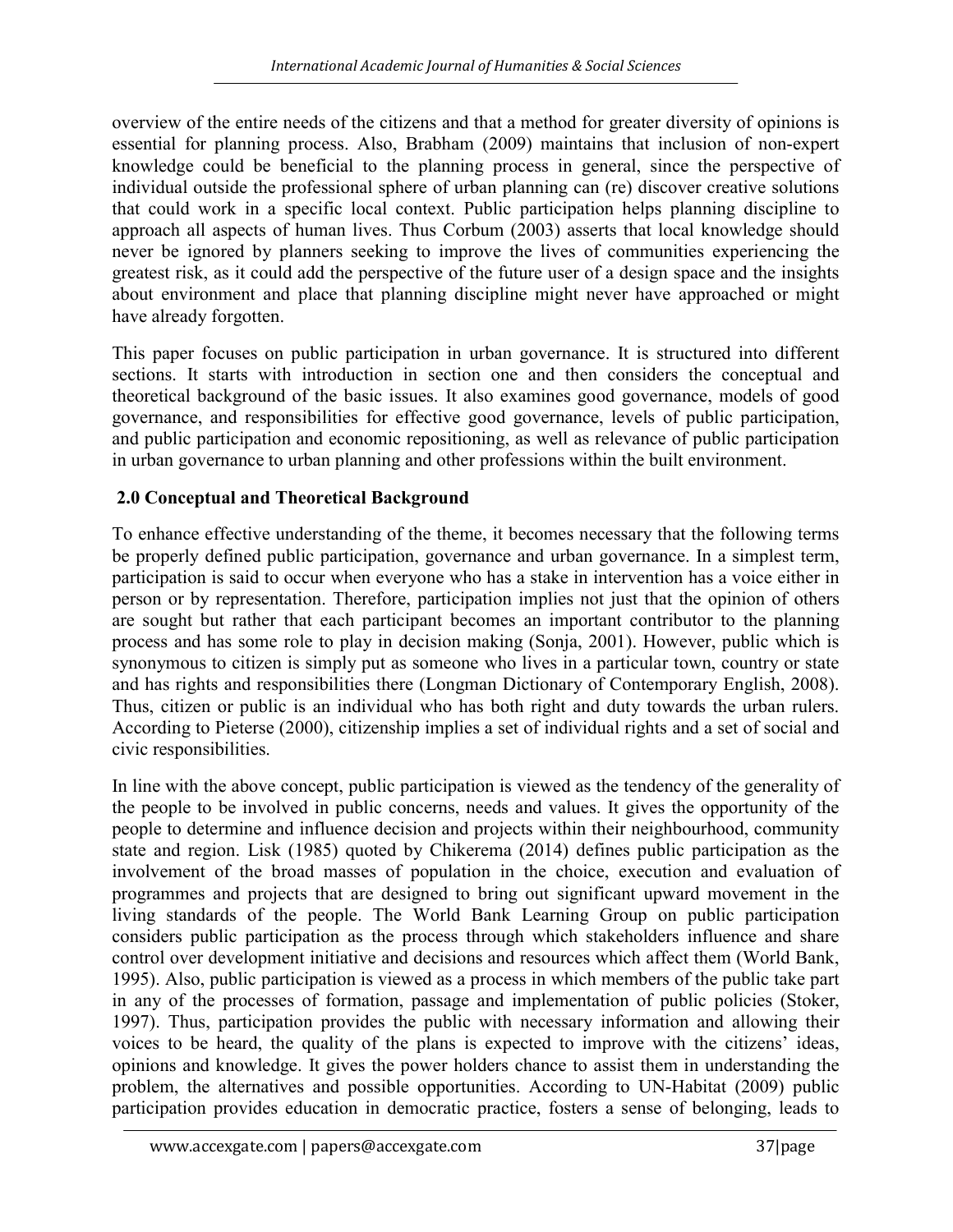acceptance of collective decision, encourages bureaucratic responsiveness and accountability, and brings collective knowledge and new ideas to bear on decision making.

One of the outstanding theories on public participation is the work of Arnstein (1969). This creates an overview of the different ways the public can be involved in decision making. It conceives the degree of public participation as a ladder of eight rungs broadly divided into three segments of Non-participation, Tokenism and citizen power. According to Dewar (1997) the segments symbolize the degree to which individuals and groups are involved in the transformation of their environments. Arnstein (1969) views the bottom rungs of the ladders as Manipulation and Therapy which portray non participation. This accordingly is to enable power holders to educate the participants. However, rungs 3 and 4 advance to tokenism which provide for the have-nots to hear and have a voice through informing and consultation which live on 3 and 4 respectively. At this level, the public may hear and be heard, though lack the power to ensure that their opinions are heeded to. Placation which is rung 5 allows the public to advice but lack decisions. This graduates into the higher level which is Public Power. The public at this degree can enter into partnership that enables them to negotiate and engage in trade-offs with power holders. Delegated Power and Public Control occupy top most rungs of 7 and 8. At this level, the public obtain the majority of decision making and participate in absolute managerial power.



## Fig.1: The ladder and public participation adopted from Arnstein 1969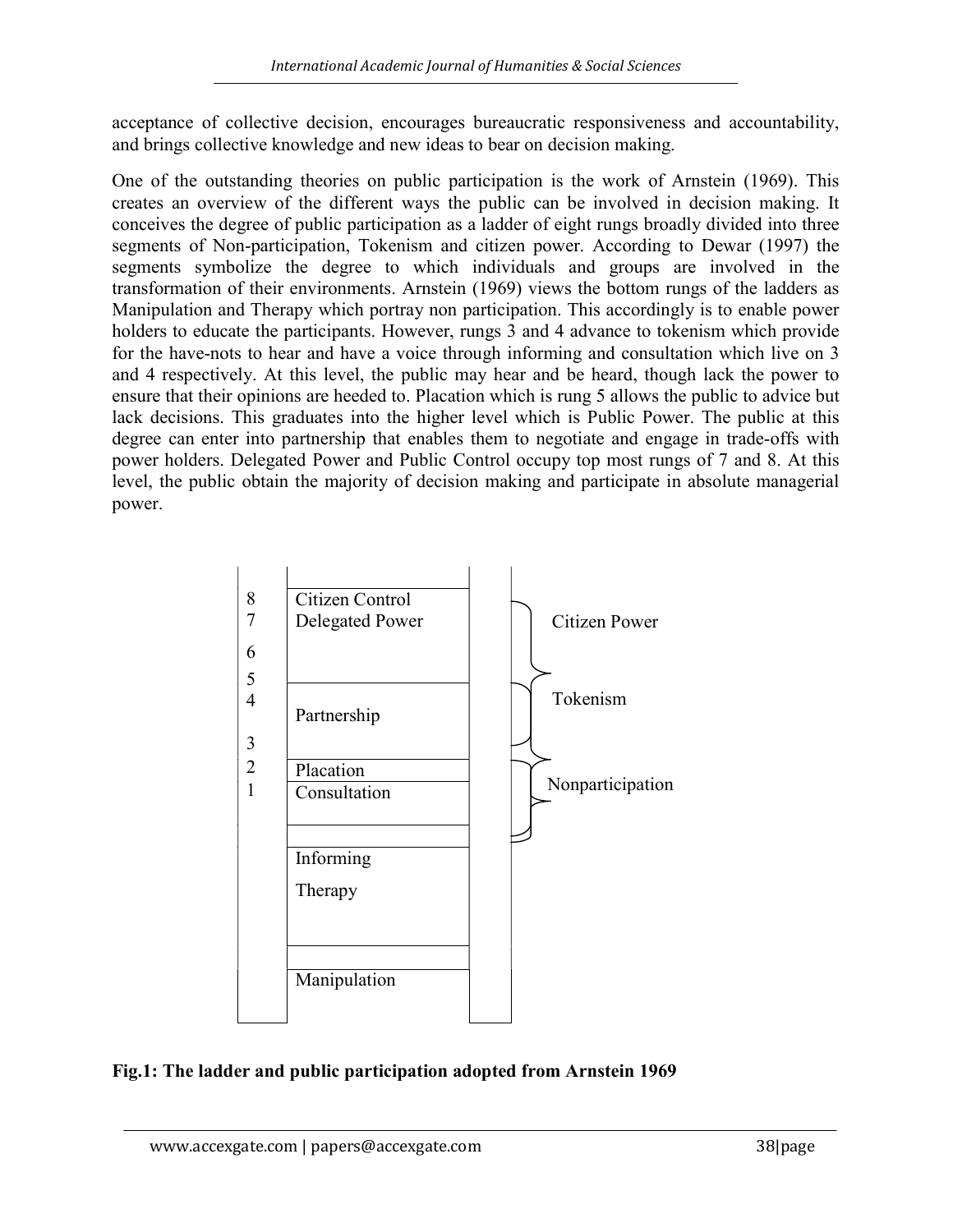The above figure by Arnstern 1969 portrays the differential relationships which exist between the governed and those who govern. It maintains that governance can only be effective and functional when people participate in all ramifications.

The concept of governance came into the limelight in the 1990s. It attempts to provide functional means of government to carry out its responsibility. Thus, UN Habitat (2002) defines governance as the manner in which power is exercised in the management of a country's economic and social resources for development. However, the concept of urban governance was developed by a group of U.S. political scientists. The group noted that governance is broadened by integrating ideas of alternative power concentrations instead of traditional government (McCarney, 2003). Also, Stoker (1998) contends that the concept of governance points to the creation of a structure or an order which cannot be externally imposed but is the result of interactions of multiplicity of governing and other influencing actors. Others view governance as the state of orderliness to address violence. Governance is the means by which order is accomplished in a society where potential conflict threatens to undo or upset opportunities to realize mutual gains (Williamson, 1998).

There are basically two types of urban governance. The good urban governance and the weak urban governance. While there is serious campaign for good urban governance, UN-Habitat (2002) argues that there is an emerging consensus that good governance is the since qua non for sustainable human and settlements development. Good urban governance imbibes the principles of sustainability, subsidiary, equity, efficiency, and Transparency/accountability, Civil engagement and Citizenship as well as Security.

Although the principles that characterize good urban governance tend to be interdependent, they are also mutually reinforcing (UN-Hbitat, 2002). Some basic concepts that are still considered to have close association include democratization; decentralization; participation; inclusiveness; environment; poverty; women; conflict, corruption and planning.

# 3.0 Models of Urban Governance

There is no single model of governance for an urban area (OECD, 2001). However, a contemporary model for the explanation of urban governance has been adopted. According to United Nations Habitat (2008), the two major criteria for explaining governance system are the level and degree of centralization or control over urban functions and the degree of formality in the relationship among the various units in the urban area. Accordingly, the major models include (1) Fragmented Model (2) Mixed Model (3) Centralized Model and (4) Comprehensive Model.

Irrespective of the model adopted by any nation, especially administrators of cities in developing countries, certain challenges are inherent in developing effective urban governance. These challenges are;

(1) Jurisdictional Coordination (2) Strain on the financial/fiscal ability of local authorities in urban areas (3) Lack of transparency and accountability. However, the UN-Habitat (2008) proffers the following options for developing nations to overcome the challenges inherent in urban governance. (1) Effective leadership (2) Efficient financing and (3) Effective citizen participation.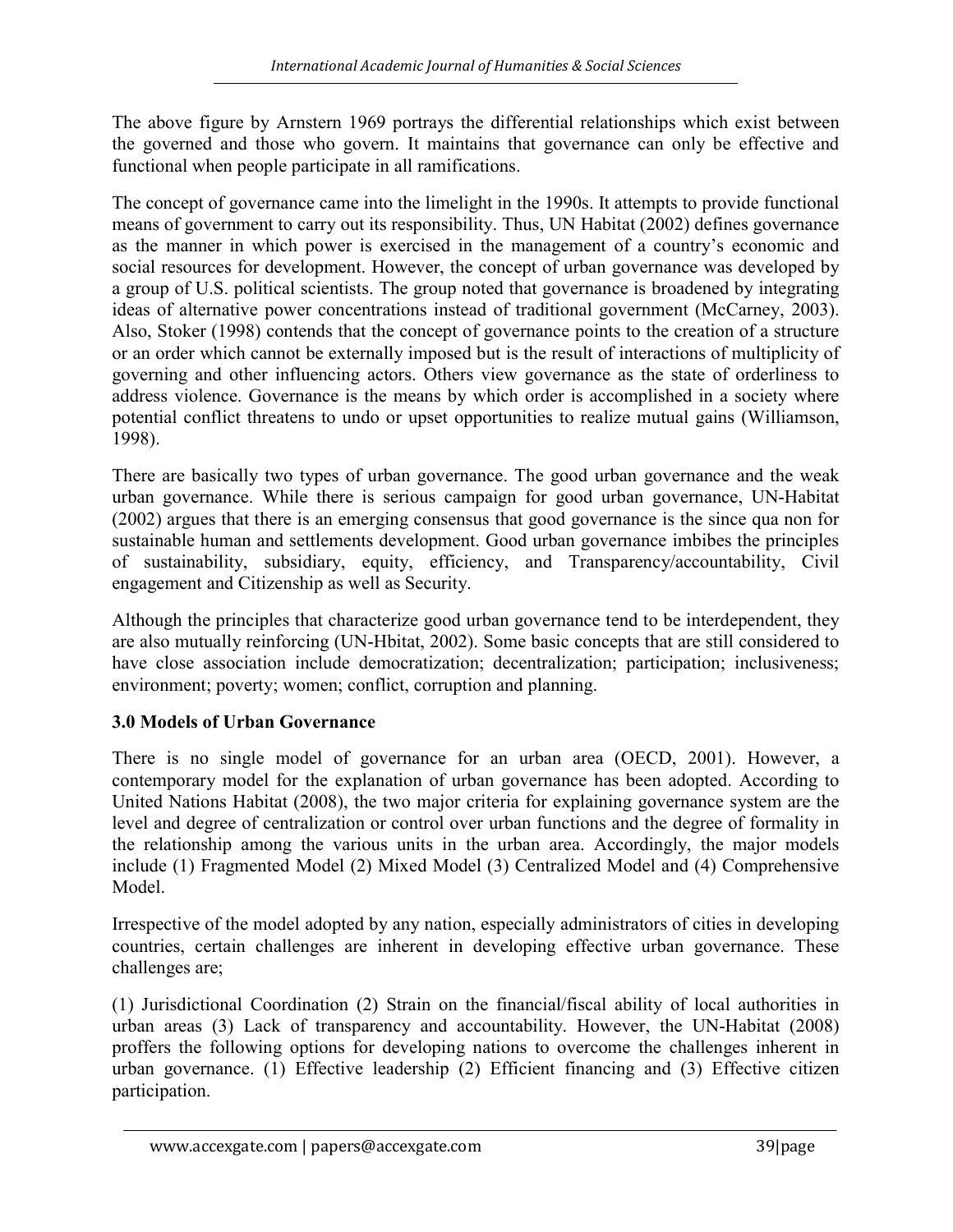## 4.0 Responsibilities for Effective Public Participation in Urban Governance

According to Ashland (2000), achieving effective citizen participation in urban governance requires tripartite responsibilities which are strongly related. These responsibilities required systematic and collective performance by the city staff, the elected officials and the citizens (Nabatchi, 2012). Thus, Pieterse (2000) argues that the citizen staff roles involve; effective recognition of the benefits of citizen involvement and serve as advocate for its use; work programmes, ensure that resources are adequate; training and engagement with the public as partners in the design and execution of the public involvement strategy. However, the elected officials' responsibilities including recognition of the importance of citizen inclusion, provision of resources and support staff of the city, as well as definition of decision making process (Ashland, 2000). It also includes; definition and identification of public good, respect opposing viewpoints and recognition of functional solutions. The public participation roles include; respect, listening contributions fair and understanding opposing viewpoints, consideration of public good and reaching compromise that will ensure collective information on the subject matter.

## 5.0 Level of Public Participation

According to Albers (1998), public participation in urban governance can be carried at different levels. These include the neighbourhood, community and Region.

The nieghbourhood provides close identification and linkages. It acts as key point in policy making. Therefore, Pieterse (2000) argues that public participation at the neighbourhood level is to encourage participatory assessment of problems, create opportunities and priorities in the area, ensure representative coordination structures to interface with the municipal council and possibly outside actors; decide on and use monitoring indicators to facilitate greater accountability around concrete plans. It engages budgeting, social consultation and inclusivity through short, medium and long terms.

The community which may be collection of many neighbourhoods forms groups which engage with the municipal managers. The community has the opportunity to engage with the municipality to agree on the type of project and how they will be implemented in line with the available budgetary provision of the municipality.

However, at the city/municipal level, effective consultations are carried out. The city consultation starts with the preparation of city profile which gives a thorough analysis of all the information relevant to the programme at the regional level, the delegates from the neighbourhoods, communities and cities engage each other and provide higher order priorities. This level may take a lot of time. However, delegates are expected to provide feedbacks to associations and interest groups from the various lower levels.

## 6.0 Public Participation and Economic Re-positioning

Public participation as a new concept has been viewed as the latest paradigm in urban governance with its gross tendency of repositioning depressing economy. Onibokun (2006) reveals that the effectiveness of urban economy is rooted in public participation. It acts in the reduction or elimination of wasteful projects through proper involvement of the public in decision making, project selection and monitoring of implementation. Public participation in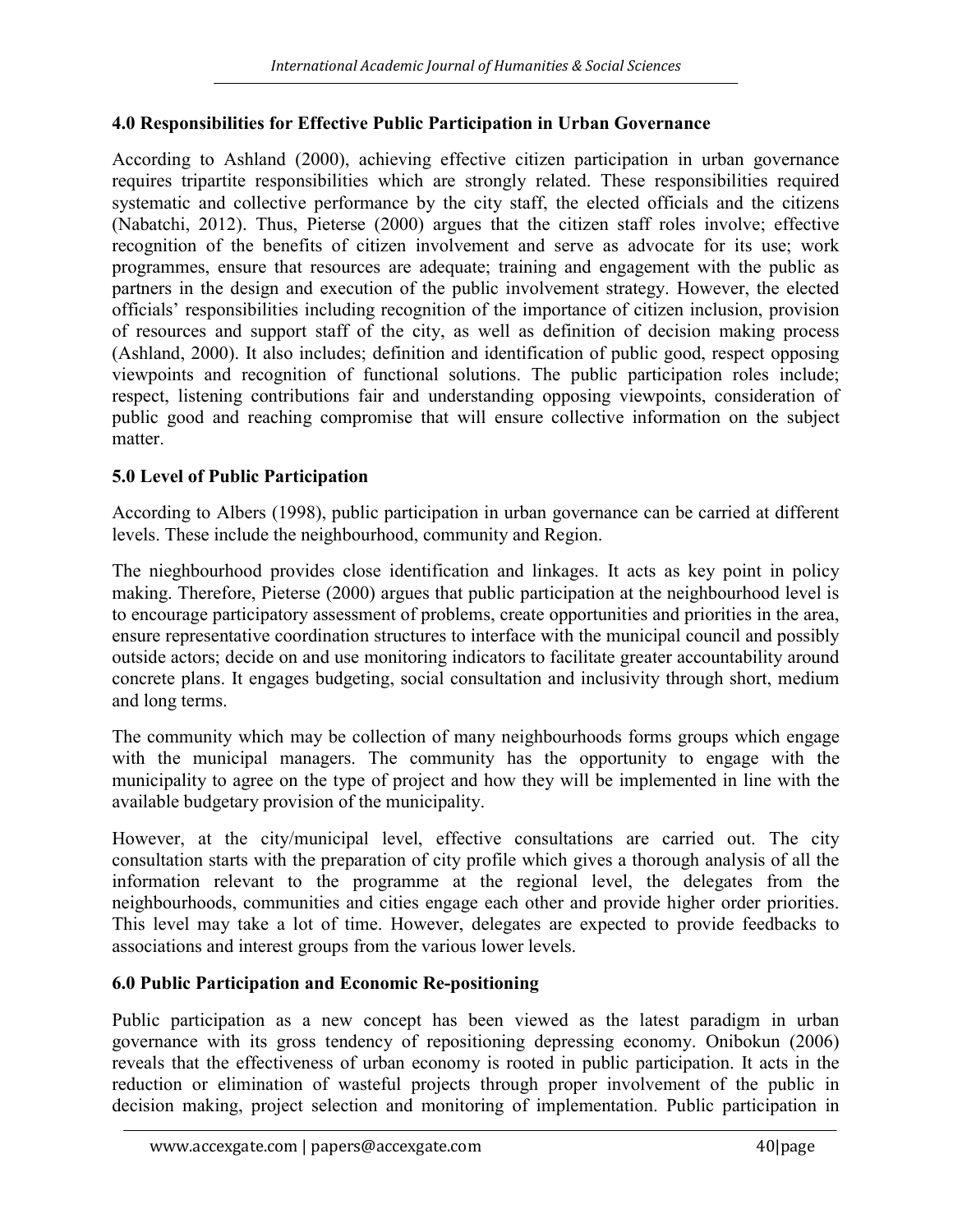development initiatives is not new especially toward economic development and enhancement. According to Mabogunje (2011), the city consultation process applied for poverty reduction in many states of Nigeria constituting in directing governance toward economic growth.

Public participation has been argued and practiced in many regions and states. Mabogunje maintains that by 2009, the enterprise initiative in the catfish farming, an aspect of the poverty reduction initiatives, worth over  $\aleph 280$  million with annual production of 450 tons that worth over N180 million at the Eriwe fish farm village. The sustainable city programme in Ibadan sensitized all the stakeholders and through the process of consultation forged an alliance among them in problem identification, priority setting, resource mobilization and project implementation. At various times and areas in Rivers State, groups in conjunction with government have embarked on medical care, borehole projects, construction of bridges, educational training and development and skill acquisitions which have better the lives of the people. These projects, due to direct involvement of the people of been found to be lasting, through effective maintenance by the peoples which reduces costs, time and enhances good governance. The presence and effectiveness of these projects and their direct positive impacts cut across different local government areas and communities within Rivers State.

It is curtained that continuous presence of such projects with the strategy of public participation as tool of process will improve the lives of the peoples, develop communities, and improve regions and repositioning of the economy. Thus, employment creation, poverty reduction, improvement of industries as well as physical development of the area.

## 7.0 Relevance of Public Participation in Urban Governance to the Built Environment

The importance of public participation in the Urban and Regional Planning Profession and other professions within the built environment has earlier been stated by the Federal Government of Nigeria. Thus, the Nigerian Urban and Regional Planning Law (Cap. N 138 LFN. 2004), formerly Decree 88 of 1992, establishes the framework for a broad-based participation in the planning process in the country (FGN, 1992). Accordingly, section 13 of 1992 Law states the procedure for the participation in National Physical Development Plan. It maintains that the commission to handle the preparation should call for submission from all relevant government organizations (NGO) and interested members of the public and their contributions are to serve as part of the input towards the preparation of the draft plan. It makes provision for any member of the public, professional bodies, NGOs and government agencies to submit written statement of their objections to anything appearing in the draft plan during the period of objections, stating the nature and reason for the objections and suggesting alternations and amendments. Also, to ensure multidisciplinary approach to planning, the agencies to handle plan preparation at various levels of federal state and local is expected to comprise chairman, who shall be a town planner and one representative of each of the following professions; who shall be a registered member of the relevant professional bodies: Town Planning, Architecture, Civil Engineering, Land Surveying, Law and Estate Surveying. To ensure effective public participation, the law advocates in addition for one representative of each of the following who shall be members: Ministry of Works and Housing, Agriculture, Water Resources and Rural Development and Steel, Transport and Communication. Other agencies to be involved as provided by the law include; National Electric Power Authority, Nigerian Telecommunication PLC, one Representative of Nigerian Chamber of commerce and Industries, Mines and Agriculture etc. Also, section 7 of Nigeria Environmental Impact Assessment (EIA) Decree No. 86 of 1992 states that the Federal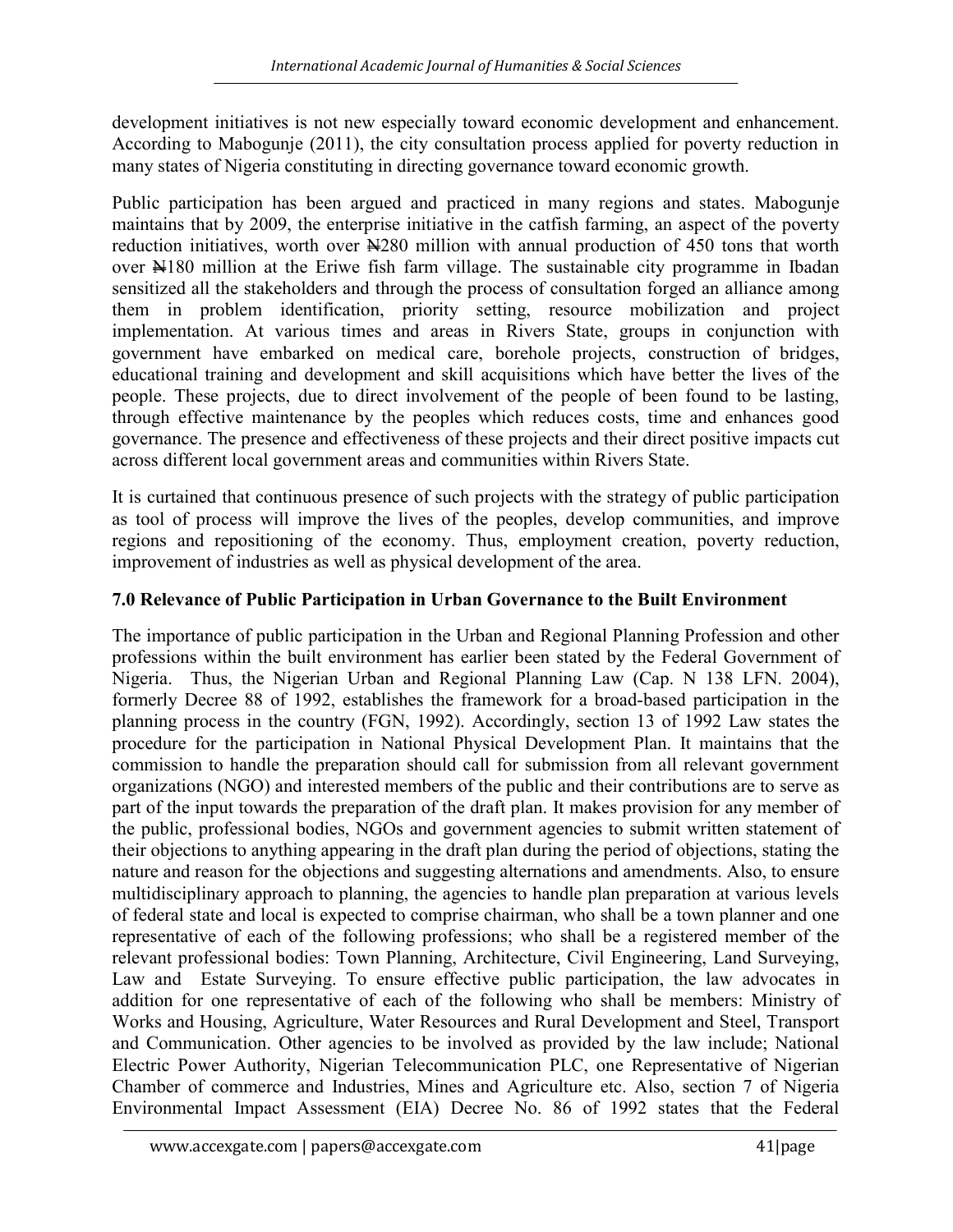Environmental Protection Agency shall give opportunities to government agencies, members of the public, relevant disciplines and interest groups to make comments on an EIA of the activity. These steps are taken to ensure effective public participation in Urban and Regional Planning process.

#### Conclusion

This article on public participation in urban governance: an effective measure in the repositioning of Nigeria economy has grossly examined the basic concepts of public participation and good governance. The paper reveals that sustainable public participation which is instrumental to effective governance can only exist in a democratically decentralized urban system. This accordingly enhances public initiated projects, where the public participate in the decision – making in terms of planning, implementation, monitoring and cost sharing. Effective participation reduces poverty, eliminates elephant projects and bursts the economic base of the city. Its unending roles will in no little way help in the repositioning of the economy.

## References

- Albers, R. (1998). From Clientelism to Co-operation: Local Government, Participatory Policy, and Civic Organizing in Porto Alegre, Brazil, Politics and Society 26:511 – 537.
- Arnstein, S.R. (1969). A Ladder of Citizen Participation. Journal of the American Planning Association, 35.4:216-224.
- Ashland, (2000). Citizen Participation Plan: City of Ashland, Downloaded from http://ashland.or.us/page.asp. Accessed 3rd August, 2021.
- Brabham, C.D. (2009). Crowd sourcing the Public participation Process for Planning Projects. Planning Theory, 8(3): 242-262.
- Chikerema, A.F. (2013). Citizen participation and Local Democracy in Zimbakwe Local Government System. 10SR Journal of Humanities and Social Sciences, 13.2:87-90.
- Corbum, J. (2003). Bringing Local Knowledge into Environmental Decision Making: Improving Urban Planning for Communities at Risk. Journal of Planning Education and Research, 229(4): 242-254.
- Davidoff, P. (1965). Advocacy and Pluralism in Planning. Journal of American Institute of Planner, 31 (4) 103-115.
- Dewar, N. (1997). Emerging Societal Involvement in city Management: The Case of Cape Town. Retrieved from http://cybergeo.revues.org/4845 on 7th August 2021.
- Federal Environmental Protection Agency (1992) Environmental Impact Assessment Decree (No.86) Supplement to Critical Gazette Extraordinary, No. 73 and No. 179, Lagos.
- Federal Government of Nigeria (FGN), (1992). The Nigerian Urban and Regional Planning Law Cap N 138 LFN 2004 – Decree No. 88, 1992 and Decree No. 18 1999 (Amendment) Federal Government Printer, Lagos.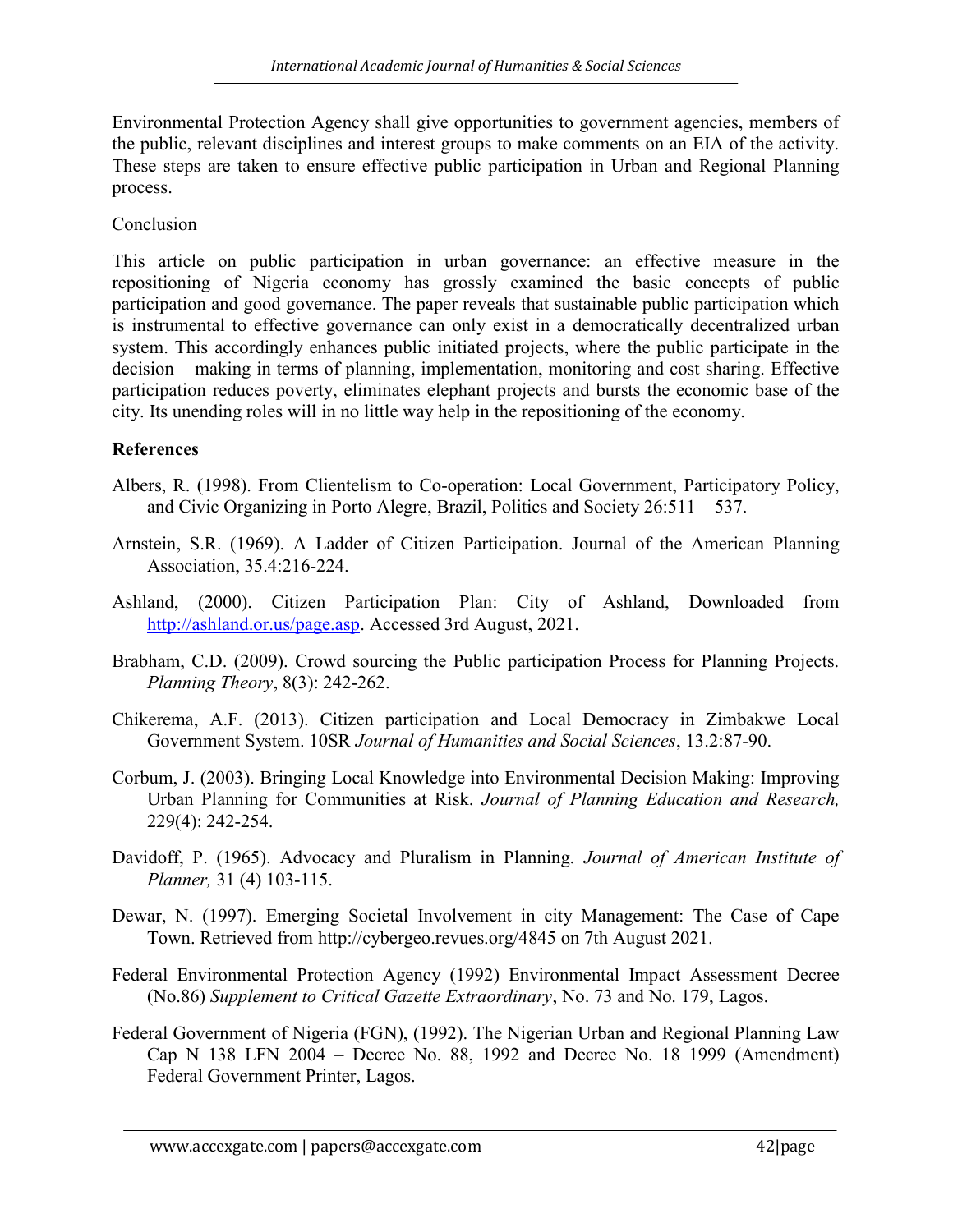- Ghadarjani, R.; Gheitarani, Ni; and Khanain, M. (2013). Examination of city Governorship Pattern and Citizen Participation as a New Approach to city, management in Region 5 of Isfahan Municipality Using t0test in SPSS. European Online Journal of Natural and Social Sciences 2.4:601-608. Retrieved from www.europeanScience.com on 6<sup>th</sup> August, 2021. IAP2, 2007. International Association for Public Participation Sepectrum of Public Participation.
- Lalepour, M. (2007). Urban Governance and Management in Developing Countries. Urbanizations Searches 19 and 20:70.
- Lane, M.B. (2005). Public Participation in Planning: An Intellectual History. Australian Geographer, 36(3): 283 – 294.
- Leighninger, M. (2012). Mapping Deliberative Civil Engagement: Pictures from a Revolution. Democracy in Motion: Evaluating the Practice and Impact of Deliberative Civil Engagement. T. Nabatchi, J. Gastil, M., Weiksner and M. Leighninger. Eds. New York NY: Oxford University Press.
- Longman Dictionary of Contemporary English  $(2008)$ . 4<sup>th</sup> ed. Essex, England: Pearson Education Limited.
- Mabogunje, A.L. (2011). A Measure of Grace: the Autobiography of Akinlawo ladipo Mabogunje. Ibadan: Bookbuildingers. 543-564.
- McCarney, P.L. (2003). Considerations on the Notion of Governance. New Directions for Cities in the Developing World. In McCarney, P.L. (ed), Cities and Governance New Directions in Latin America, Asia and Africa. Toronto: Centre for Urban and Community Studies (University of Toronto), Pp. 3-20.
- Nabatchi, T. (2012). A Manager's Guide to Evaluating Citizen Participation. Downloaded from www.businessofgovernment.org on  $26<sup>th</sup>$  August, 2021.
- OECD (2001). Cities for Citizens: Improving Metropolitan Governance, Parts: Organization for Economic Co-operation and Development.
- Onibokun, A.G. (2006). The EPM Process in Sustainable Development and Management of Nigerian Cities. Environmental Planning and Management Concepts and Applications to Nigeria.
- Pieterse, E. (2000). Participatory Urban Governance, Regional Trends and Urban Management Programme. Nairobi: Urban Management Programme (UNCHS)
- Sonja, D. (2001). Participation Literature Review. Retrieved from http//sonjadogg.wordpress.com/e-participation-in-nairobi-slum-upgrading (Accessed 23 August, 2021).
- Stoker, G. (1997). Local Political Participation. In Hamblelon, R. et.al. (eds) Perspectives on Local Governance: Reviewing the Research Evidence. New York: Joseph Rowntree Foundation. Pp. 157-196.